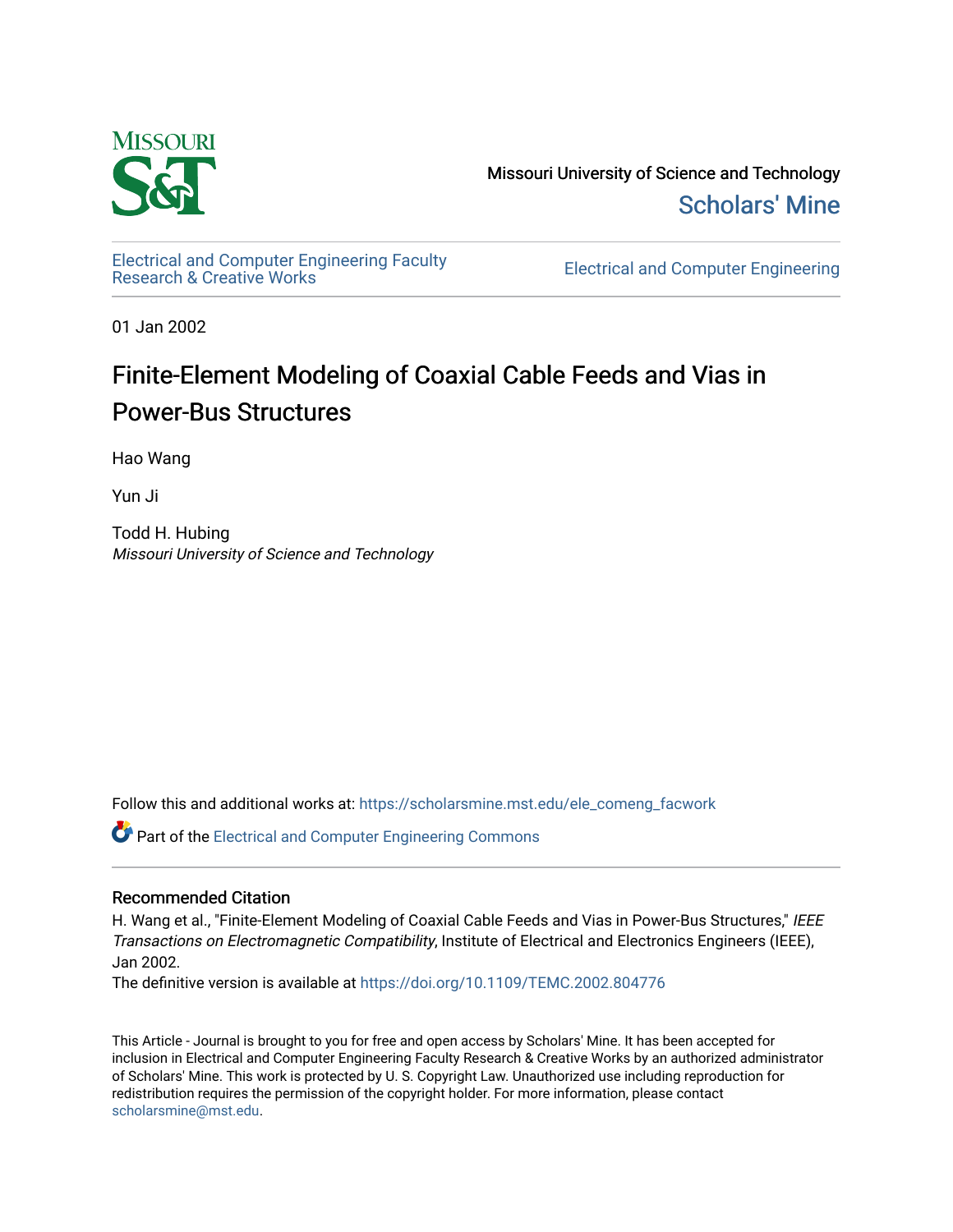Problems associated with having the gap on the boundary can be avoided by raising the FEM/MoM boundary above the gap, effectively increasing the size of the FEM region. Then, small tetrahedral elements can be used around the gap and a coarse triangular mesh can be used on the MoM boundary. Computational resources are reduced using this approach because the increased memory requirements to model the FEM region are more than offset by the reduction in memory required to model the MoM surface. Numerical results obtained using this approach agree well with measurements.

#### **REFERENCES**

- [1] T. F. Eibert and V. Hansen, "3-D FEM/BEM-hybrid modeling of surface mounted devices within planar circuits," *IEEE Trans. Microwave Theory Tech.*, vol. 46, pp. 1334–1336, Sept. 1998.
- [2] Y. Ji and T. H. Hubing, "EMAP5: A 3D hybrid FEM/MoM code," *Appl. Computat. Electromagn. Soc. (ACES) J.*, vol. 15, pp. 1–12, 2000.
- [3] H. Wang, Y. Ji, T. H. Hubing, and J. L. Drewniak, "Radiation from right angle bends in microstrip traces," in *Proc. IEEE Int. Symp. Electromag. Compat.*, Washington, DC, Aug. 2000.
- [4] "Pentium III Processor Power Distribution Guidelines," Intel Corp., Intel App. Note AP-907, order 245 085-001, 1999.
- [5] Z. Soe, "Layout Guideline for the RC7100 Motherboard System Clock," Fairchild Semiconductor Corporation, Fairchild Semiconductor App. Bull. AB-19, stock no. AB00 000 019, 1998.
- [6] J. Chen *et al.*, "Power-bus isolation using power islands in printed circuit boards," *IEEE Trans. Electromagn. Compat.*, vol. 44, pp. 373–380, May 2002.
- [7] A. F. Peterson, S. L. Ray, and R. Mittra, *Computational Methods for Electromagnetics*. New York: IEEE Press, 1997, ch. 11.
- [8] M. L. Barton and Z. J. Cendes, "New vector finite elements for threedimensional magnetic field computation," *J. Appl. Phys.*, vol. 61, pp. 3919–3921, 1987.
- [9] J. L. Volakis, A. Chatterjee, and L. C. Kempel, *Finite Element Method for Electromagnetics*. New York: IEEE Press, 1998, pp. 56–59.
- [10] S. M. Rao, D. R. Wilton, and A. W. Glisson, "Electromagnetic scattering by surfaces of arbitrary shape," *IEEE Trans. Antennas Propagat.*, vol. AP-30, pp. 409–418, May 1982.
- [11] J. J. H. Wang, *Generalized Moment Methods in Electromagnetics*. New York: Wiley, 1990.
- [12] Y. Ji, H. Wang, and T. H. Hubing, "A novel preconditioning technique and comparison of three formulations for the hybrid FEM/MoM method," *Appl. Computat. Electromagn. Soc. (ACES) J.*, vol. 15, pp. 103–114, 2000.
- [13] Y. Ji and T. H. Hubing, "On the interior resonance problem when applying a hybrid FEM/MoM approach to model printed circuit boards, *IEEE Trans. Electromag. Compat.*, vol. 44, pp. 318–323, May 2002.
- [14] C. Wang, "Determining Dielectric Constant and Loss Tangent in FR-4," Electromagnetic Compatibility Lab., Dep. Elect. Comput. Eng., University of Missouri-Rolla, Rolla, MO, TR00-1-41.
- [15] J. Van Bladel, *Singular Electromagnetic Fields and Sources*. New York: Oxford Univ. Press, 1991, ch. 4.

## **Finite-Element Modeling of Coaxial Cable Feeds and Vias in Power-Bus Structures**

Hao Wang, Yun Ji, and Todd H. Hubing

*Abstract—***This paper presents three different models that can be used to represent coaxial cable feeds or vias in printed circuit board power-bus structures. The** *probe model* **represents a coaxial feed or via as a current filament with unknown radius. The** *coaxial-cable model* **enforces an analytical field distribution at the cable opening or via clearance hole. The** *strip model* **employs the equivalent radius concept to represent cylindrical feeds and vias as rectangular strips. Although the strip model is functionally equivalent to two closely positioned probe models, it accurately represents the conductor radius and is more accurate in situations where the via or feed radius is important.**

*Index Terms—***Circuit board modeling, edge elements, finite-element method (FEM), method of moments (MOM).**

#### I. INTRODUCTION

Multilayer printed circuit boards (PCBs) and multichip modules (MCMs) often employ a power-bus structure consisting of solid power-return plane pairs. At low frequencies, the behavior of the power-bus structure can be modeled using lumped elements [1]. At frequencies where the dimensions of the board are not electrically small, it is necessary to use complex distributed models. In the frequency domain, two numerical methods often used to analyze PCB structures are the method of moments (MoM) and the finite-element method (FEM).

It is critical to accurately represent sources and vias when modeling the behavior of PCB power-bus structures. When making measurements, these structures are often driven with a coaxial cable. The outer conductor of the coaxial cable is connected to the reference plane and the center conductor extends through to the power plane. The reference plane is normally calibrated to the cable opening, where the center conductor begins to extend beyond the outer conductor. The term via commonly refers to a plated-thru hole in a PCB. A via can be used for mounting a through-hole component or for routing signals between layers. The geometry of vias and coaxial feeds is similar. Both consist of an opening in one or both planes and a vertical conductor that may or may not connect to each plane.

This paper investigates three models that can be used to represent sources and vias in a PCB power bus. The *probe model* represents coaxial cable feeds and vias using one finite-element or moment-method-element edge. The *coaxial-cable model* enforces the analytical field distribution at the opening in the reference plane and includes the effects of the finite radius of the vertical conductor. The *strip model* employs the equivalent radius concept [2] to replace cylindrical feeds or vias with rectangular strips. These three models have been implemented in a hybrid FEM/MoM code. Two practical power-bus structures are investigated to validate and compare the three models.

Manuscript received March 15, 2002; revised June 19, 2002.

H. Wang and T. H. Hubing are with the Department of Electrical and Computer Engineering, University of Missouri-Rolla, Rolla, MO 65409 USA.

Y. Ji is with the Desktop Architecture Laboratory, Intel Corporation, Hillsboro, OR 97124 USA

Digital Object Identifier 10.1109/TEMC.2002.804776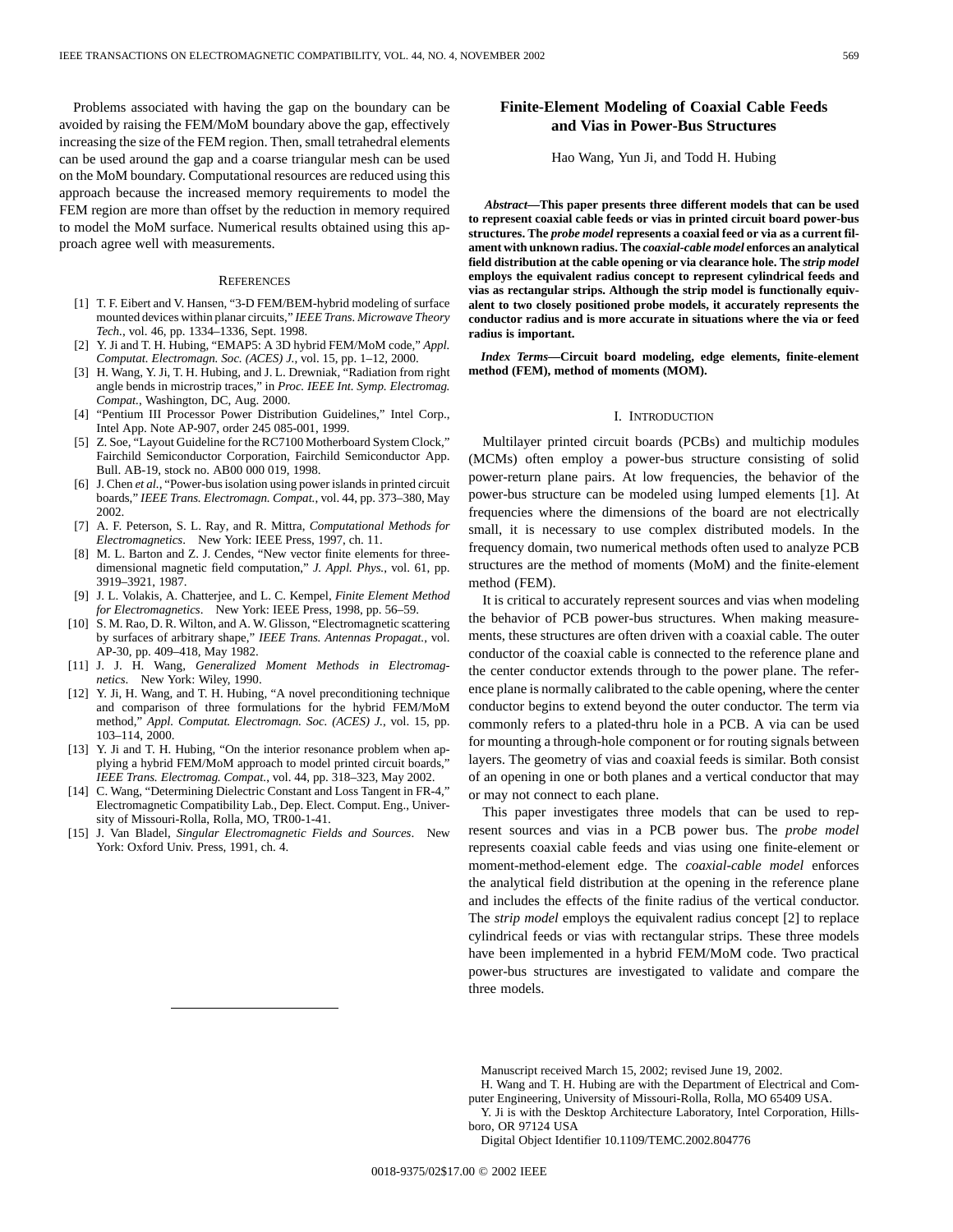

Fig. 1. Cross section of a coaxial cable feed.

## II. THE PROBE MODEL

Fig. 1 illustrates the cross section of a coaxial cable feed, which has a center conductor, an outer conductor, and a dielectric between the two conductors. The probe model uses an impressed electric current to model the source [3], [4]. The center conductor is represented by an infinitesimally thin current filament that extends between the power and ground planes. The opening in the plane is replaced with a perfect electric conductor (PEC). The PEC boundary condition along the center conductor cannot be enforced, otherwise the power and ground plane would be shorted.

The weak form of the vector Helmholtz equation is shown in (1) at the bottom of the page. A source term  $[g^{\text{int}}]$  representing sources located within the FEM region is given by

$$
\mathbf{g}^{\text{int}} = -\int\limits_{V_2} \left[ \mathbf{J}^{\text{int}}(\mathbf{r}) + \frac{1}{j \omega \mu_0 \mu_r} \nabla \times \mathbf{M}^{\text{int}}(\mathbf{r}) \right] \bullet \mathbf{w}(\mathbf{r}) dV \tag{2}
$$

where  $w(r)$  is the set of volume basis functions.

An impressed current source in z-direction can be expressed as

$$
\mathbf{J}^{\text{int}} = I_1 \delta \left( x - x_f \right) \delta \left( y - y_f \right) \hat{\mathbf{z}} \tag{3}
$$

where  $(x_f, y_f)$  specifies its position,  $I_1$  denotes the electric current magnitude and  $\delta(x)$  is the Dirac delta function. The contribution to vector  $g^{\text{int}}$  in (2) is then simply

$$
\mathbf{g}^{\text{int}} = I_1 \int \int \int \hat{z} \cdot \{ \mathbf{w} \} \delta(x - x_f) \delta(y - y_f) dx dy dz. \tag{4}
$$

If the basis functions  $w_m(r)$  are Whitney elements [5], the source term in the FEM equation is given by

$$
\left[g^{\rm int}\right]^e = I_1 l_1\tag{5}
$$

where  $l_1$  is the edge length. The input impedance can be calculated as follows:

$$
Z_{in} = \frac{V_1}{I_1} = \frac{E_1 l_1}{I_1} \tag{6}
$$



Fig. 2. A simplified coaxial cable model ( $N = 8$ ).



Fig. 3. Block diagram of a system excited using the coaxial-cable model.

where  $E_1$  is the electric field along the source edge.

It is a common practice to model the source using one edge. However, it is possible to model the source using several edges in series. In such a case, the source voltage is the sum of the voltages on the source edges. Vias can be modeled in a similar manner without enforcing a source current. Commonly, vias are modeled simply by forcing the electric field on a single vertical edge to be zero. The probe model is widely used and is capable of generating satisfactory results for thin, electrically short feeding structures [4].

#### III. THE COAXIAL-CABLE MODEL

In some applications, the probe model is too simplistic and a more detailed representation of the source is required. A coaxial-cable model for FEM proposed by Gong and Volakis [6] assumes a TEM field distribution in the cable opening

$$
\mathbf{E} = \frac{e_0}{r}\hat{\mathbf{r}} \tag{7}
$$

$$
\mathbf{H} = \frac{h_0}{r} \hat{\phi} \tag{8}
$$

where  $e_0$  and  $h_0$  are parameters satisfying

$$
e_0 = \frac{I_1 Z_{c1}}{2\pi \sqrt{\varepsilon_{rc}}} (1 + \Gamma)
$$
 (9)

$$
h_0 = \frac{I_1}{2\pi} (1 - \Gamma)
$$
 (10)

$$
h_0 = -\frac{\sqrt{\varepsilon_{rc}}}{Z_{c1}} e_0 + \frac{I_1}{\pi}
$$
 (11)

$$
\int_{V_2} \left[ j^? \varepsilon_0 \varepsilon_r \mathbf{E}(\mathbf{r}) \bullet \mathbf{w}(\mathbf{r}) + \frac{(\nabla \times \mathbf{E}(\mathbf{r})) \bullet (\nabla \times \mathbf{w}(\mathbf{r}))}{j^? \mu_0 \mu_r} \right] dV
$$
\n
$$
= \int_{S_2} (\hat{n} \times \mathbf{H}(\mathbf{r})) \bullet \mathbf{w}(\mathbf{r}) dS - \int_{V_2} \left[ \mathbf{J}^{\text{int}}(\mathbf{r}) + \frac{1}{j \omega \mu_0 \mu_r} \nabla \times \mathbf{M}^{\text{int}}(\mathbf{r}) \right] \bullet \mathbf{w}(\mathbf{r}) dV \quad (1)
$$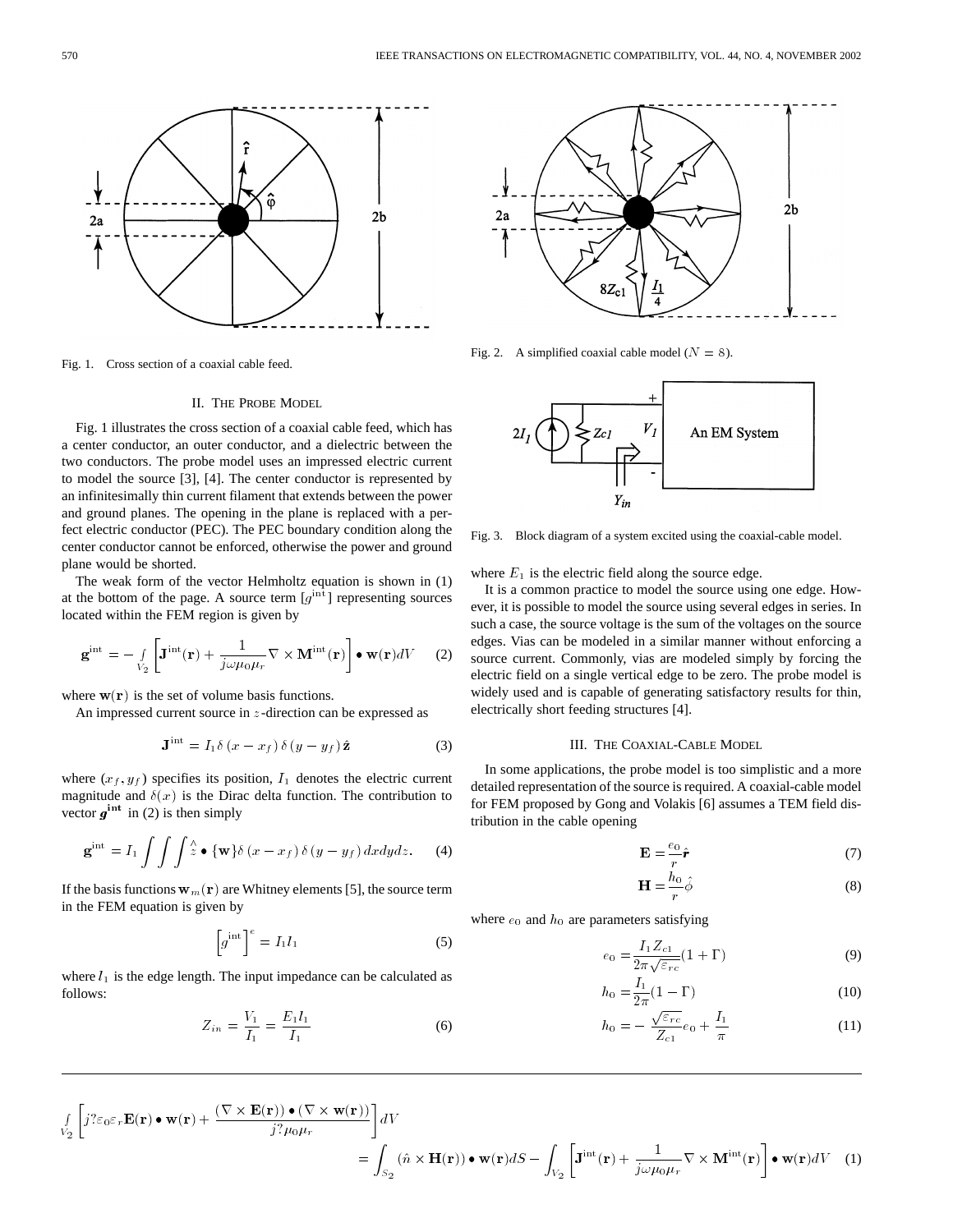

Fig. 4. The mesh for the center conductor of a coaxial-cable feed or a via.



Fig. 5. Electrical equivalent radius.

where  $I_1$  is the *incident* current in the cable,  $\varepsilon_{rc}$  is the relative permittivity of the dielectric inside the cable,  $\Gamma$  is the reflection coefficient and  $Z_{c1}$  is the characteristic impedance of the cable. The equipotential condition is enforced at the cable opening as follows:

$$
\Delta V = E_i(b - a) = e_0 \ln \left(\frac{b}{a}\right)
$$
  
\n
$$
E_i \in \{\text{unknowns at the cable junction, } i = 1, ..., N\}
$$
\n(12)

where  $a$  and  $b$  are the radii of the center and outer conductors and  $N$  is the total number of unknowns on the cable interface. In [6], the cable excitation was derived from an FEM formulation based on the variational method, which is equivalent to an FEM formulation based on the weak form and Galerkin's method. Analytical evaluation of the field in the cable opening [first term on the right-hand side of (1)] is given by [6]

$$
f_i^c = \int_{S_c} (\hat{n} \times \mathbf{H}(\mathbf{r})) \bullet \mathbf{E}(\mathbf{r}) dS = C_i E_i - f_i \tag{13}
$$

where

$$
C_i = \frac{2\pi\sqrt{\varepsilon_{rc}}(b-a)^2}{N\ln\left(\frac{b}{a}\right)\eta_0}
$$
(14)

$$
f_i = \frac{2(b-a)I_1}{N}.
$$
 (15)

 $C_i$  is added to the diagonal entries corresponding to the cable edges in the FEM matrix and  $f_i^c$  is added to the FEM source entries corresponding to the cable edges. After  $E_i$  is determined, the input admittance is given by

$$
Y_{in} = \frac{2I_1}{V_1} - \frac{1}{Z_{c1}}\tag{16}
$$

where  $V_1$  is the voltage along the cable edges. In the coaxial-cable model, the PEC boundary condition along the center conductor is strictly enforced. The dielectric opening at the coaxial cable is modeled using FEM.

Fig. 2 illustrates a relatively simple coaxial-cable model with  $N = 8$ elements representing the field in the opening. The elements are connected in parallel therefore the total impedance is  $Z_{c1}$ . The current sources are also connected in parallel so the total current flowing from the center conductor to the outer conductor is  $2I_1$ . Fig. 3 shows a block diagram of an electromagnetic system excited by a coaxial cable model.  $Y_{in}$  satisfies the relationship in (16). Fig. 4 illustrates a triangular mesh for the center conductor of the coaxial cable model in Fig. 2. This triangular mesh also can be used to model a via. The PEC boundary condition is enforced on the via's cylindrical wall.

#### IV. THE STRIP MODEL

Although the coaxial-cable model can be used to represent coaxial cable feeds and vias accurately, it is relatively complicated to work with. Generating the mesh can be time consuming and the computational resources required can be excessive when the number of vias is large. A compromise between the complex coaxial-cable model and the simplistic probe model is achieved by using the concept of equivalent radius to represent cylindrical vias using flat elements. A thin rectangular strip of width, w, has an equivalent radius  $a_e = 0.25w$  as illustrated in Fig. 5 [3]. Fig. 6 shows a mesh employed around the coaxial cable feed or via using the rectangular current strip. To model a coaxial feed, two current sources are located at the two sides of the rectangular strip and connected in parallel so that the total current flowing from the lower plane to the upper plane is  $2I_1$ . To model a via, the two sides of the rectangular strip are modeled as two PEC edges.

#### V. NUMERICAL AND EXPERIMENTAL RESULTS

Two PCB power-bus geometries were investigated to validate and compare the three feed and via models. Fig. 7 shows the first geometry consisting of two copper planes representing the power and ground planes of a PCB. The board dimensions are  $100 \text{ mm} \times 50 \text{ mm}$  $\times$  1.1 mm. The dielectric between the PEC layers has a relative permittivity of  $4.7(1 - j0.02)$ . A coaxial standard connector designator (SMA) connector feeds the structure at the locations (30 mm, 20 mm) indicated in Fig. 7. The radius of the center conductor of the SMA connector is 0.635 mm. An impedance analyzer was used to measure the input impedance at the cable opening. Numerical results were obtained using a hybrid FEM/MoM code. Fig. 8 shows the magnitude of the input impedance. It is evident that the measurements and the numerical results, obtained using the coaxial-cable model and the strip model, agree with the measurement very well from 100 to 600 MHz, while the probe model fails to generate satisfactory results. The input impedance null near 360 MHz is shifted 40 MHz (10%) to the left in the probe-model results. This null correspondences to the zero in the expression for the input impedance and can be calculated in a straight-forward manner using [1]

$$
f_O = \frac{1}{2\pi\sqrt{LC_b}}\tag{17}
$$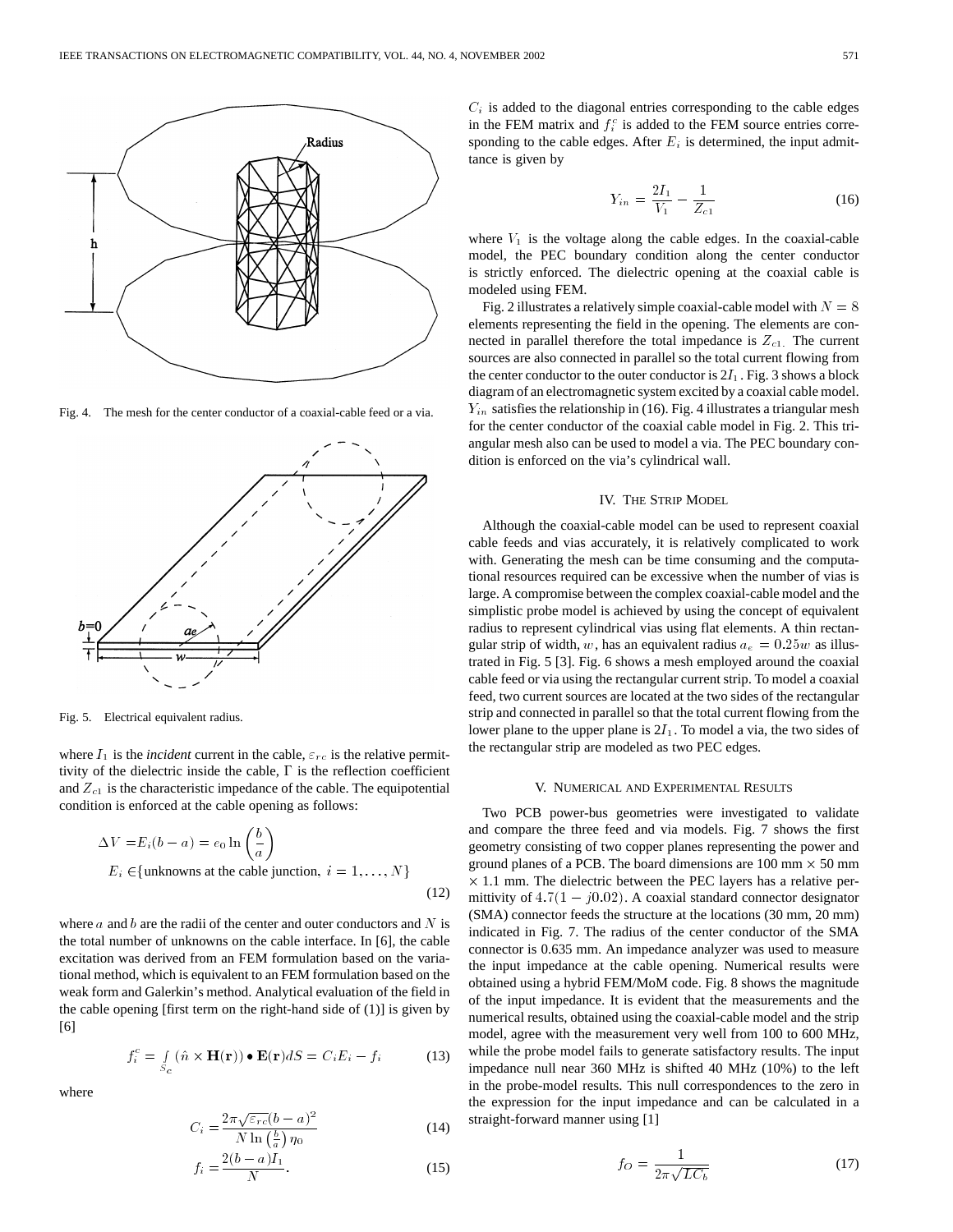

Ground Plane

Fig. 6. The EMAP5 mesh around the current strip source or the via. (a) Three-dimensional view. (b) Top view. (c) Side view.

(c)

where  $C_b$  is the interplane capacitance and L is the "effective" inductance of the via [7], [8].

It is perhaps not surprising that the probe-model results are not accurate. The effective inductance of the SMA connector is a function of the conductor radius [7], [8]. The probe model does not have a well-defined conductor radius. Although the strip model has a well-defined radius, it is essentially just two probe models located very near each other.

Table I shows the number of tetrahedra and FEM unknowns used to model the cylindrical volume surrounding a via as shown in Fig. 6(a). Improved accuracy is obtained with less computer resources using the strip model.

In order to demonstrate that the improved accuracy of the strip model is not due to the slightly finer mesh density required to place two edges in close proximity, the strip model example was rerun using the same mesh, but with only one source edge (probe model). Fig. 9 illustrates the probe-model result that uses the strip model's fine mesh and compares it with other results. Despite using the same mesh, the strip model yields a more accurate result than the probe model. In fact, the strip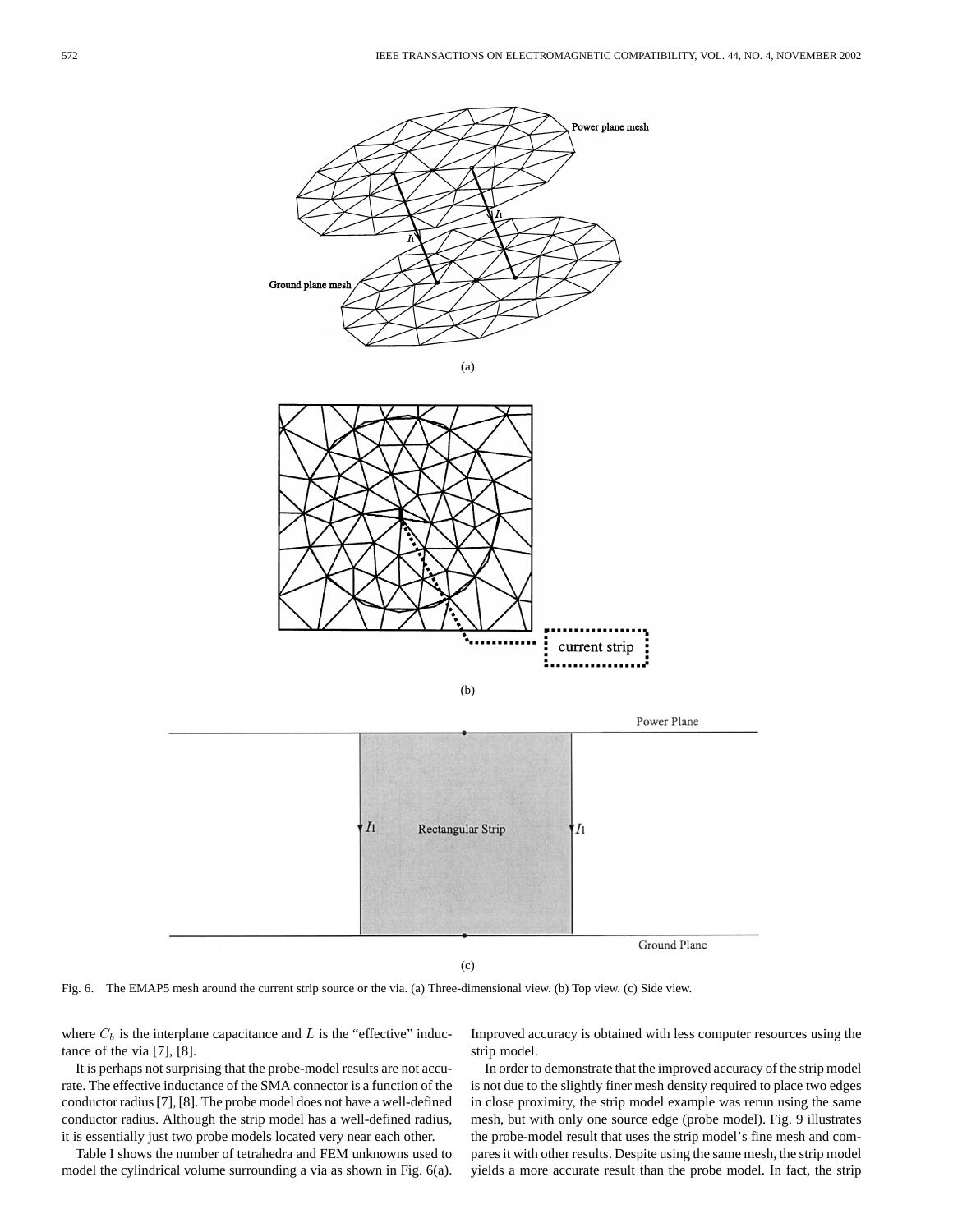

Fig. 7. Geometry of an open power-bus structure.



Fig. 8. Comparison between models and measurements for the open power-bus structure  $C_b$ .

TABLE I COMPARISON BETWEEN DIFFERENT MODELS

|                    | Probe model | Coaxial-cable model | Strip model |
|--------------------|-------------|---------------------|-------------|
| Tetrahedra numbers | 04          | 372                 | 188         |
| FEM unknowns       | 75          | 623.                | 312         |

model result is nearly identical to the much more complex coaxialcable model result.

The second geometry investigated here is a shorted power-bus structure that has the same dimensions and feed location as the first power-bus structure as illustrated in Fig. 10. A via centered at (40 mm, 20 mm) connects the power and ground planes. The radius of the via is 0.254 mm. Fig. 11 compares the numerical and measured results. The probe model fails to generate satisfactory results while good agreement is achieved between the measurement and numerical results using the coaxial cable model or strip model. For the probe-model result, the left shift at the first peak (369 MHz) can be equated to excess inductance at the coaxial cable feed, while the left shift at the second peak (440 MHz) equates to excess inductance at the via [7]. The probe model does not accurately represent the via radius and



Fig. 9. Comparison between the probe-model and strip-model results.



Fig. 10. Geometry of a shorted power-bus structure.



Fig. 11. Comparison between models and measurements for the shorted power-bus structure.

therefore does not correctly determine the effective inductance of the via.